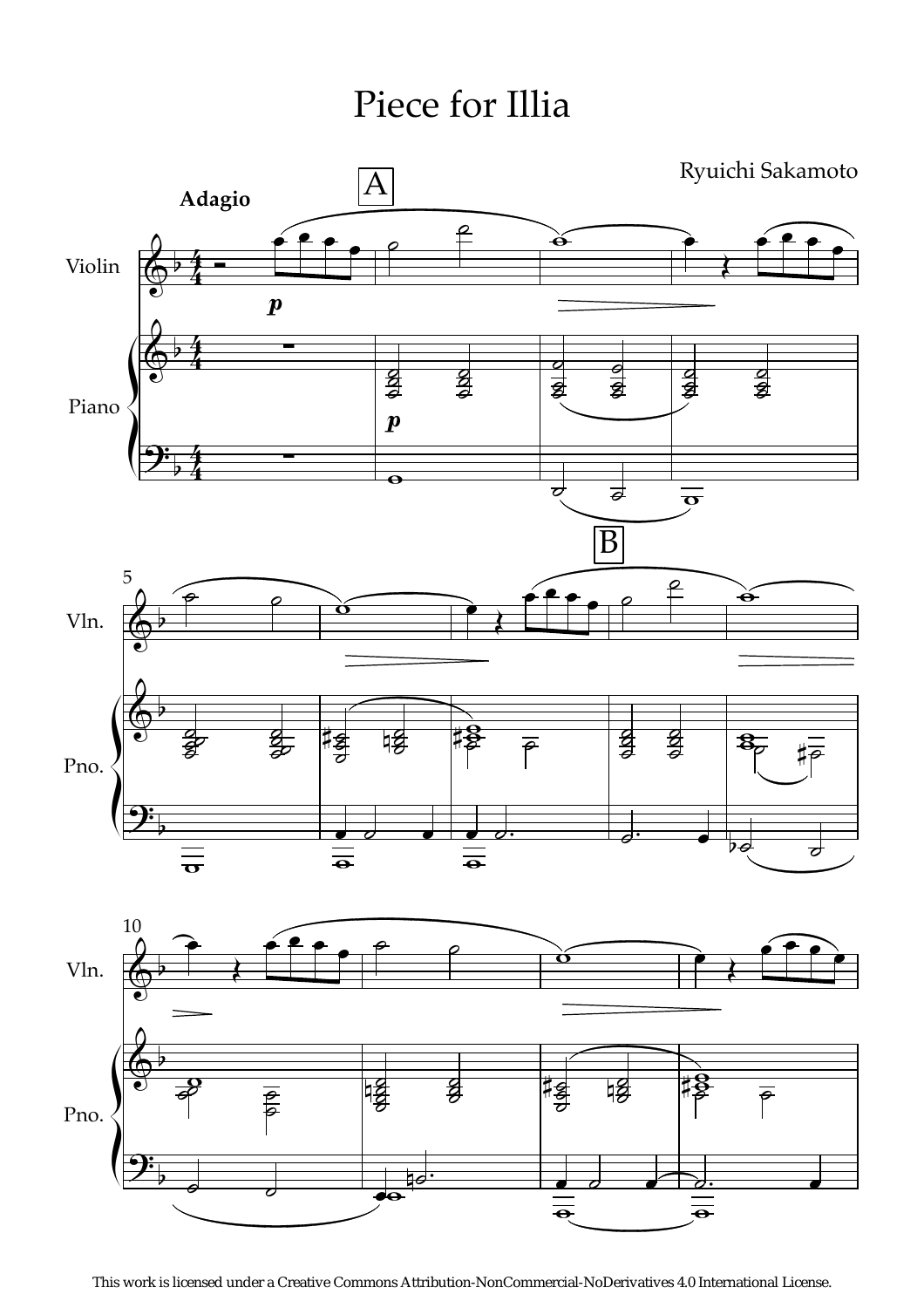





This work is licensed under a Creative Commons Attribution-NonCommercial-NoDerivatives 4.0 International License.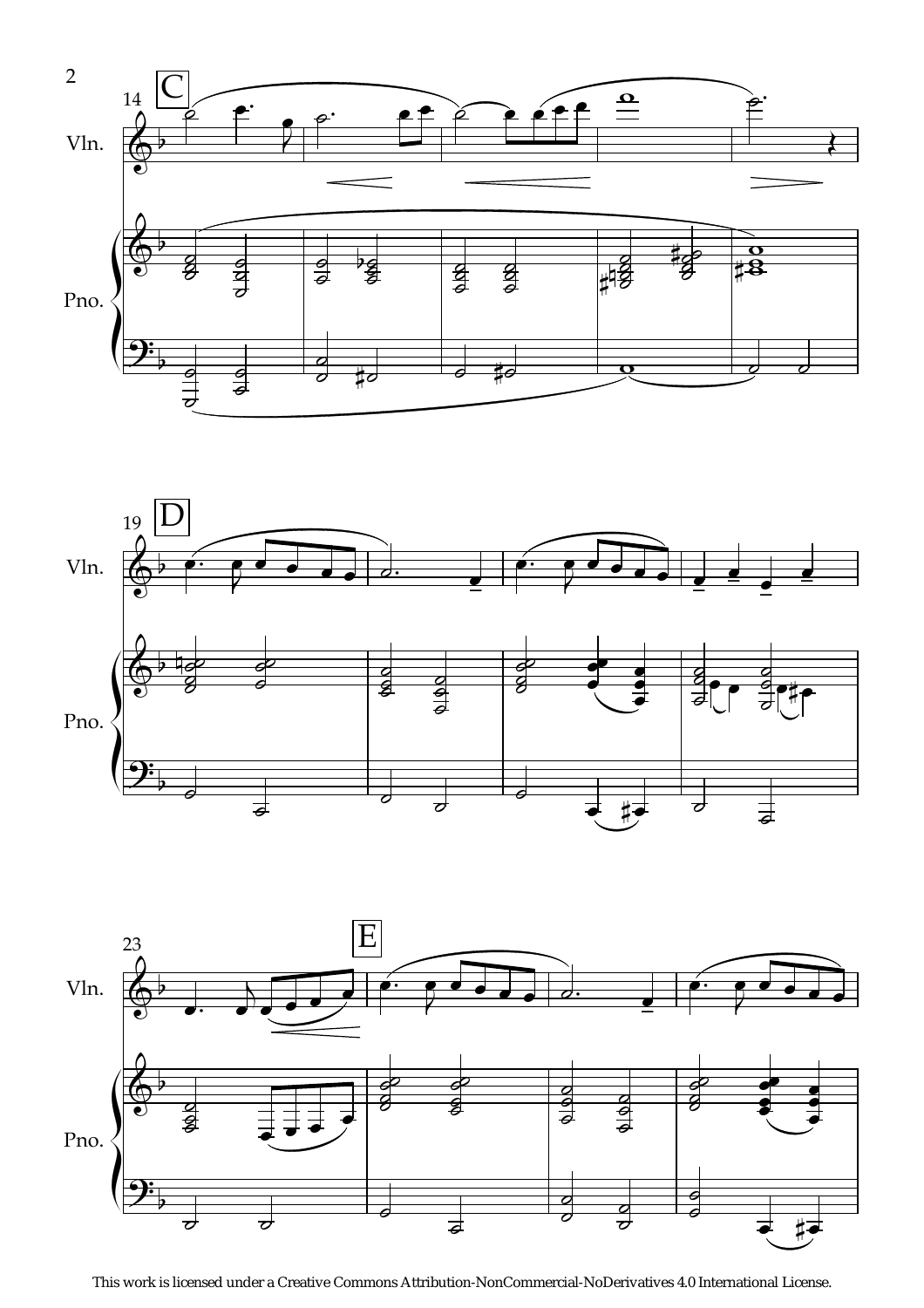





This work is licensed under a Creative Commons Attribution-NonCommercial-NoDerivatives 4.0 International License.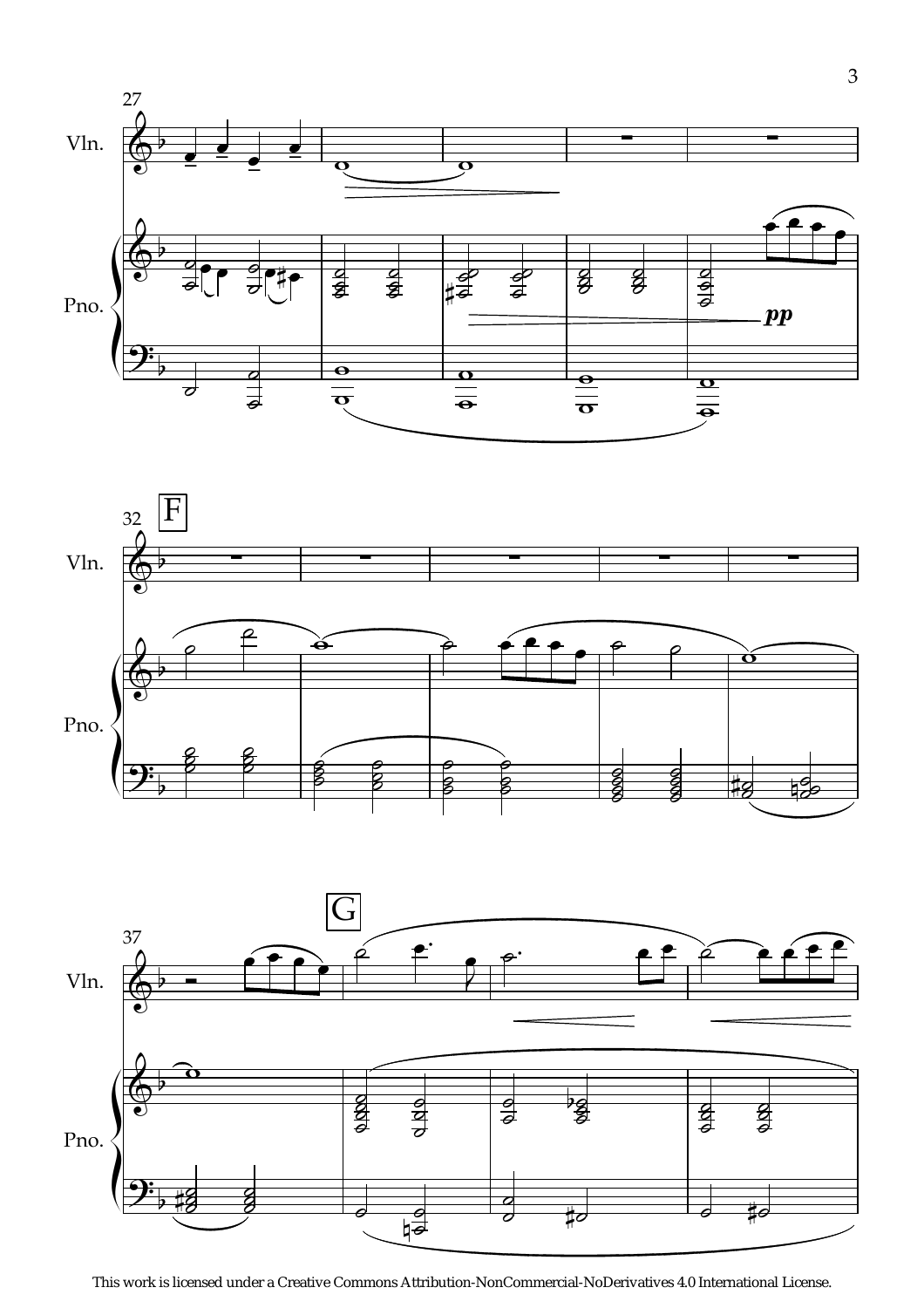





This work is licensed under a Creative Commons Attribution-NonCommercial-NoDerivatives 4.0 International License.